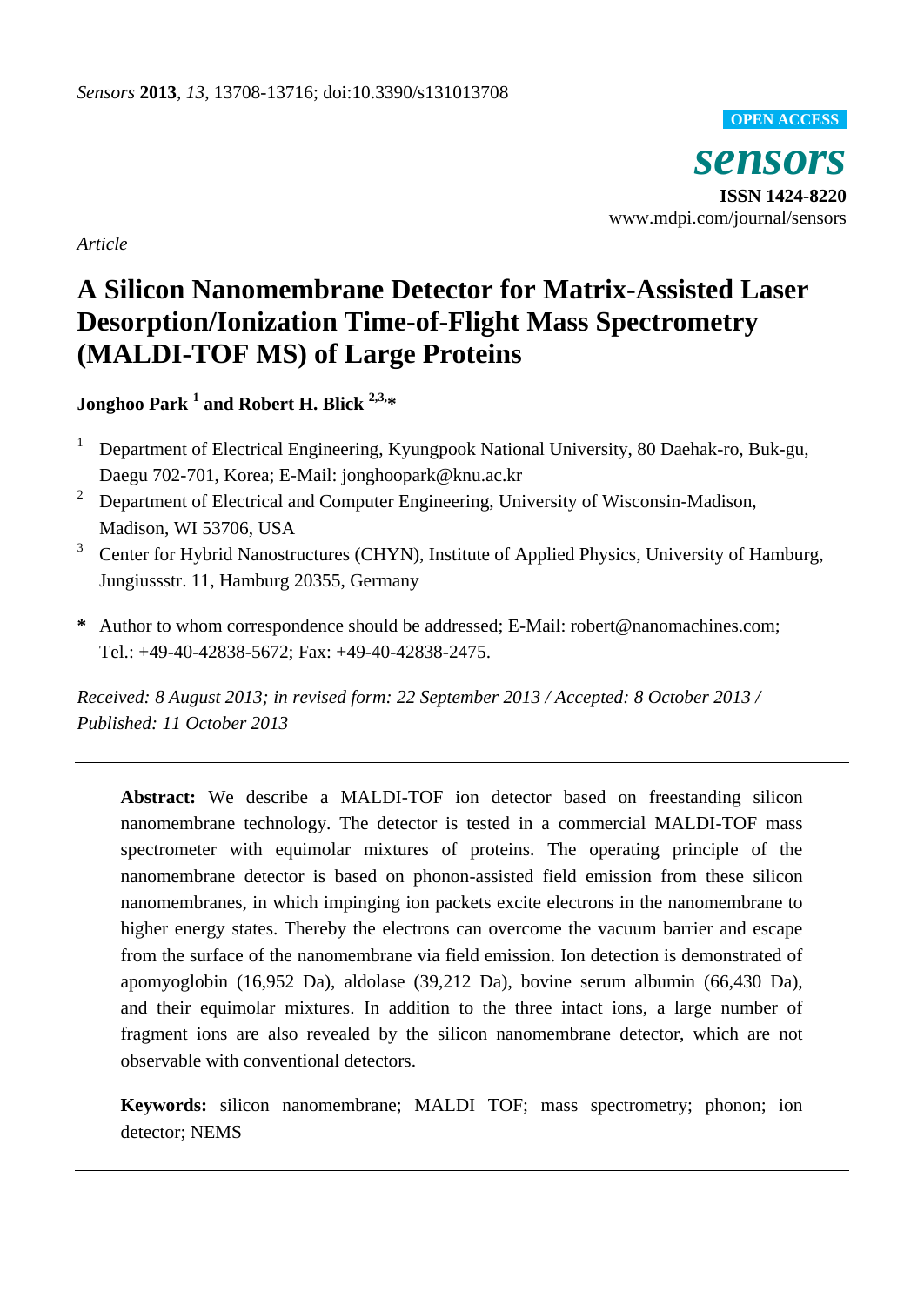#### **1. Introduction**

In time-of-flight (TOF) mass spectrometry (MS) [1], large molecules—the proteins—are desorbed and ionized by the matrix-assisted laser desorption/ionization (MALDI) [2,3] technique before being accelerated in an electric field, and directed into the flight tube where they are separated by their mass-to-charge  $(m/z)$  ratio. Thereby the ions of different masses reach the detector at different times and velocities, while the kinetic energy of the ions remains the same, regardless of their mass. The operating principle of the ion detectors used in most TOF mass spectrometers, e.g., the microchannel plates (MCP) and dynodes, are based on secondary electron emission [4]. In these detectors, the incident ion generates secondary electrons, which are then multiplied via a sequential cascade process. The secondary electron emission yield decreases as the velocity of the incident ions decreases [5]. This leads to a remarkable decrease in detection sensitivity for larger ions, which drift more slowly down to the detector than lighter ones. Therefore, MALDI-TOF remains predominantly restricted to the mass analysis of biomolecules with a mass below about 300,000 Daltons [6].

Recently, we demonstrated MALDI-TOF MS of proteins using nanomembranes as ion detectors. Nanomembranes are extremely versatile structures with thicknesses in the range of a few 10 nm to several 100 nm, while the lateral dimensions can be orders of magnitude larger than the thickness. The main attraction of nanomembranes as ion detectors lie in their unique mechanical, *i.e.*, they can be excited thermomechanically [7,8], and thermal properties, that is in particular the membranes are thinner than the phonon mean free path [9]. *The nanomembrane detector utilizes the kinetic energy of the accelerated ion, which is the same regardless of its mass.* Therefore the sensitivity of the nanomembrane detectors is largely independent of ion mass. The operating principles of these nanomembrane detectors are based on: (*i*) quasi-dynamic mode of vibration in  $Al/Si<sub>3</sub>N<sub>4</sub>/Al$ nanomembranes [7,8] and (*ii*) phonon-assisted filed emission (PAFE) in silicon nanomembranes [9].

In the quasi-dynamic mode the operating principle of the detectors is based on the transduction of the kinetic energy of the ions into mechanical oscillations of the nanomembrane. When accelerated ion packets bombard the  $Al/Si<sub>3</sub>N<sub>4</sub>/Al$  nanomembrane, the kinetic energy is transformed into thermal energy. This raises the temperature in the vicinity of the impact site and causes a non-uniform temperature distribution across the nanomembrane. The temperature gradient leads to thermomechanical forces, which excite mechanical oscillations of the nanomembrane. These oscillations alter the distance between the extraction gate and the nanomembrane surface, which in turn modulates the electric field intensity between them. This causes an oscillating Fowler-Nordheim field emission current [10]. The deformation and vibrations of the nanomembrane due to the thermal force and the applied DC voltage onto the nanomembrane can be expressed by Equation (1) [11]:

$$
\rho h \ddot{\zeta} + D \Delta^2 \zeta - F \Delta \zeta = \frac{-E\alpha}{3(1 - 2\sigma)} \nabla T - \frac{1}{2} V^2 \frac{dC}{d\zeta}
$$
(1)

where  $\zeta$  is the vertical displacement,  $\rho$  is the density,  $h$  is the thickness of the nanomembrane,  $D = Eh^3/12(1 - \sigma^2)$  is the flexure rigidity, *E* is Young's modulus,  $\sigma$  is the Poisson ratio, *F* is the stretching force per unit length of the edge of the nanomembrane,  $\alpha$  is the thermal expansion coefficient, *T* is the temperature increase above a uniform ambient level, *V* is the extraction gate voltage, and *C* is the capacitance between the nanomembrane and the extraction gate.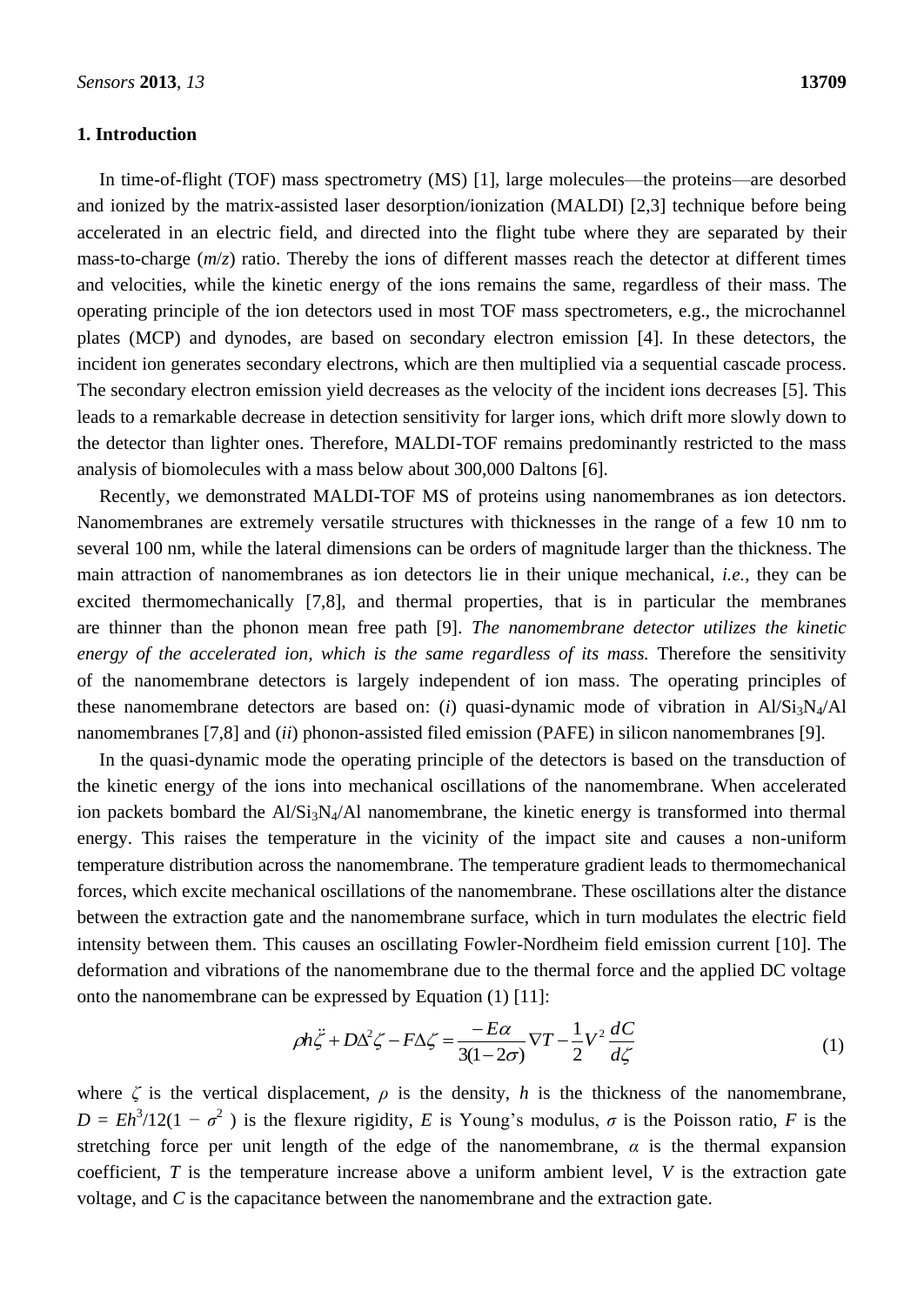The characteristic frequencies for the vibration of the nanomembrane can be expressed by:

$$
f_{i,j} = \frac{1}{2l} \sqrt{\frac{F(i^2 + j^2)}{\rho h}}
$$
 (2)

where *l* is the side length of the nanomembrane, *i* and *j* are integers.

Ion detection using this approach was demonstrated over a broad range with angiotensin (1,296 Da), equimolar mixture of insulin (5,729 Da), bovine serum albumin (BSA, 66,429 Da), and immunoglobulin G (IgG, 150,000 Da). The detectors demonstrated that the sensitivity was not highly dependent on the mass and the upper mass limit of the detector was estimated to be 1.5 MDa.

In the second case phonon-assisted field emission from silicon nanomembranes is employed: the detector converts thermal energy deposited by the ion bombardment directly to an electrical signal. The temperature rise in the vicinity of the impact site produces non-equilibrium phonons, which carry thermal energy away from the impact site. These non-equilibrium phonons deliver sufficient thermal energy to the electrons within the nanomembrane and excite them to higher energy states, thereby allowing them to overcome the vacuum barrier (~4.6 eV for undoped silicon), which is lowered and thinned by external electrical fields, and escape from the nanomembrane surface via field emission. This results in the increased field emission current and can be referred to as phonon-assisted field emission and is governed by Equation (3) [12]:

$$
J(T, F) = \frac{mek_B}{2\pi\hbar^3} T^2 e^{-(W-\Delta W)/k_B T}
$$
\n(3)

where *W* is the work function of the material, and  $\Delta W = (eF/4\pi\epsilon_0)^{1/2}$  is the field-dependent correction to the work function due to tunneling through the barrier with *F* being the electric field strength, *T* is the temperature, and *e* and *m* are the electron's charge and mass, respectively.

When electrons escape from the nanomembrane by PAFE, they carry an energy amount equal to the average energy difference between the emitted and replaced electrons. This results in cooling of the cathode-side (front-side) of the nanomembrane [13–15]. The non-equilibrium phonon-assisted field emission from the nanomembrane coupled to an effective cooling of the nanomembrane via field emission allows mass analysis of megadalton ions with high mass resolution at room temperature. Ion detection using this approach was demonstrated in MALDI-TOF analysis of IgG and immunoglobulin M (IgM, ~1 MDa) [9].

#### **2. Experiments**

In addition to detecting high molecular weight proteins with high mass resolution, mass analysis of complex protein mixtures such that derived from tissue samples or biological fluids is particularly important, Because it can potentially be used to discriminate disease-specific proteomic patterns, which provide diagnostic tools for clinical applications. We demonstrate here mass analysis using phonon-assisted field emission from silicon nanomembranes for apomyoglobin (16,952 Da), aldolase (39,212 Da), bovine serum albumin (66,430 Da), and an equimolar mixture of these three proteins.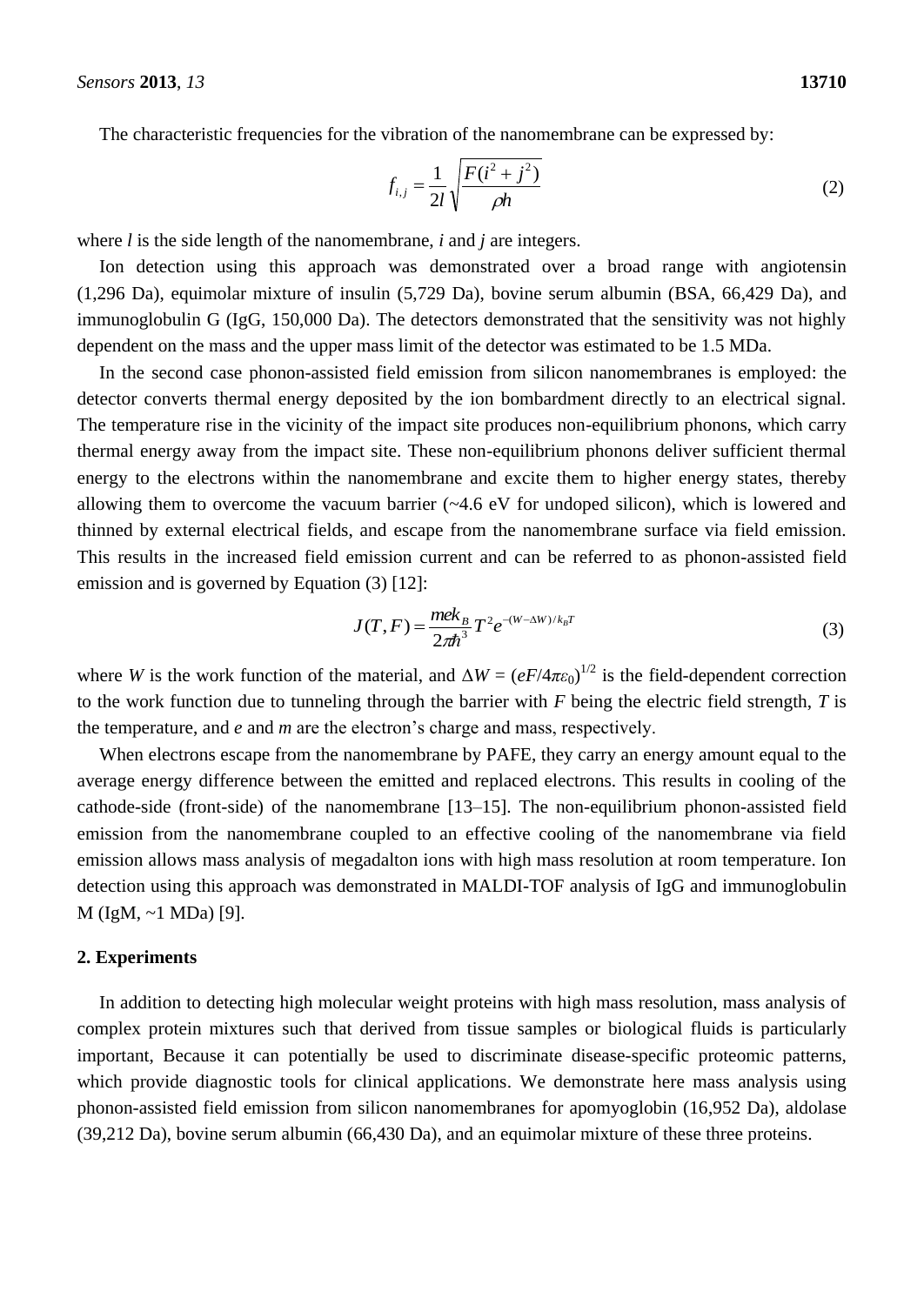#### *2.1. Fabrication of Silicon Nanomembranes*

For preparing the nanomembrae the 600 nm thick silicon layer of the silicon-on-insulator (SOI) is thinned down to 180 nm by thermal oxidation. A 150 nm thick layer of silicon nitride is deposited on both sides of the wafer using low-pressure chemical vapor deposition (LPCVD), forming a layer of  $Si_3N_4/SiO_2/Sol/SiO_2/Si_3N_4$ . Two square membranes (2  $\times$  2 mm<sup>2</sup> each) are defined by optical lithography and etched through via reactive ion etching (RIE) of  $Si<sub>3</sub>N<sub>4</sub>$  on the backside of the wafer. The  $SiO<sub>2</sub>$  layer on the backside of the wafer is removed by 6:1 buffered oxide etch (BOE). The  $Si<sub>3</sub>N<sub>4</sub>/SiO<sub>2</sub>/SiO<sub>2</sub>$  membranes are formed by anisotropic etching of the silicon substrate using potassium hydroxide (KOH) solution. Finally, silicon nanomembranes are formed by RIE of top  $Si<sub>3</sub>N<sub>4</sub>$ layer followed by 6:1 BOE to etch the  $SiO<sub>2</sub>$  on both sides of the silicon layer.

#### *2.2. Configuration of the Detector*

The silicon nanomembrane detector consists of four parts, a silicon nanomembrane, an extraction gate, microchannel plates (MCP)s, and an anode, as shown in Figure 1. The number of electrons emitted by PAFE is amplified by MCPs in a Chevron configuration and collected by an anode. The signal collected by the anode is recorded by an oscilloscope in real time after low pass filtering. The silicon nanomembrane detector is placed at the end of the flight tube of a commercial MALDI-TOF mass spectrometer (Voyager-DE STR, Perseptive Biosystems, Framingham, MA, USA).

**Figure 1.** Schematic of the detector configuration, consisting of a 180 nm thick silicon nanomembrane, an extraction gate, MCP, and an anode.



# *2.3. Protein Sample Preparation*

A 10 pmol/µL concentration of apomyoglobin (16,952 Da), aldoase (39,212 Da), and bovine serum albumin (66,430 Da) are dissolved in 0.1% trifluoroacetic acid (TFA) solution. A 10 mg/mL concentration of 3,5-dimethoxy-4-hydroxycinnamic acid (sinapinic acid) matrix was dissolved in the 50% acetonitrile in 0.05% TFA solution. A 10 pmol/µL concentration of apomyoglobin, aldose, and bovine serum albumin are mixed for the equimolar mixture  $(3.3 \text{ pmol}/\mu\text{L}$  each) sample. All proteins, matrix, and solvents are purchased from Sigma-Aldrich (St. Louis, MO, USA).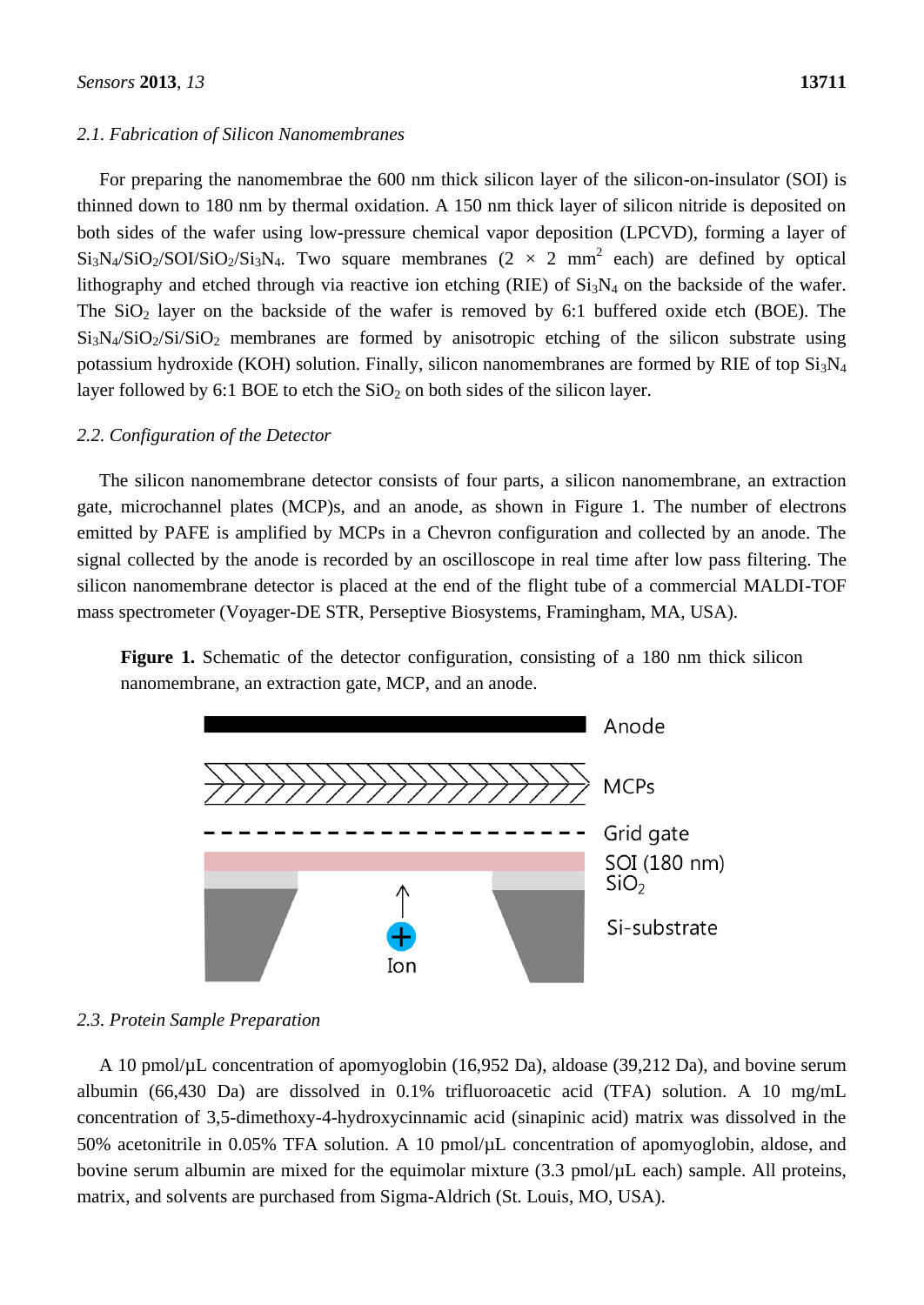# **3. Results**

Figure 2a shows a MALDI mass spectrum obtained using the silicon nanomembrane detector for apomyoglobin with sinapinic acid matrix. In addition to the three major peaks, corresponding to the singly charged apomyoglobin (*m/z* of 16,948 Da), doubly charged ions (*m/z* of 8,556 Da) and singly charged dimer ions (*m/z* of 33,876 Da), multiple peaks in masses lower than mass of the apomyoglobin are also observed with much lower amplitude. These small peaks are frequently shown in our experiments. We speculate that these peaks are fragment ions, which are produced by high laser power. The laser intensity for the spectrum is set to be slightly higher than the threshold laser intensity for BSA in an equimolar mixture of apomyoglobin, aldolase, and BSA, which will be discussed below. The mass spectrum is obtained by averaging 10 laser shots. The acceleration voltage, the voltage between the silicon nanomembrane and the extraction gate set to 23.5 kV and 1.4 kV, respectively. These instrument conditions are used for all experiments in this article.

**Figure 2.** (**a**) MALDI-TOF mass spectrum for apomyoglobin with sinapinic acid matrix obtained using silicon nanomembrane detector, showing singly charged ion, doubly charged ion, and singly charged dimer ion. (**b**) Histogram of the MALDI-TOF mass spectrum, showing a relative abundance of apomyoglobin ions in the sample under test.



Figure 2b shows a histogram of the MALDI-TOF mass spectrum for apomyoglobin. The peak values were extracted from 30 different MALDI-TOF mass spectra gathered for the histogram and each spectrum was obtained by averaging 10 laser shots. It shows a relative abundance of apomyoglobin ions in the sample under test with a bin size of 100 Da. The *m/z* values of the peaks for singly charged apomyoglobin ions are distributed in *m/z* range from 16,650 to 17,150 Da (center value of the bin). The *m/z* value of the most abundant fragment ions are distributed in 1,650 and 1,950 Da (center value of the bin).

Figure 3a shows a MALDI mass spectrum obtained using the silicon nanomembrane detector for aldolase with sinapinic acid matrix. It clearly shows singly (*m/z* of 39,192 Da) and doubly charged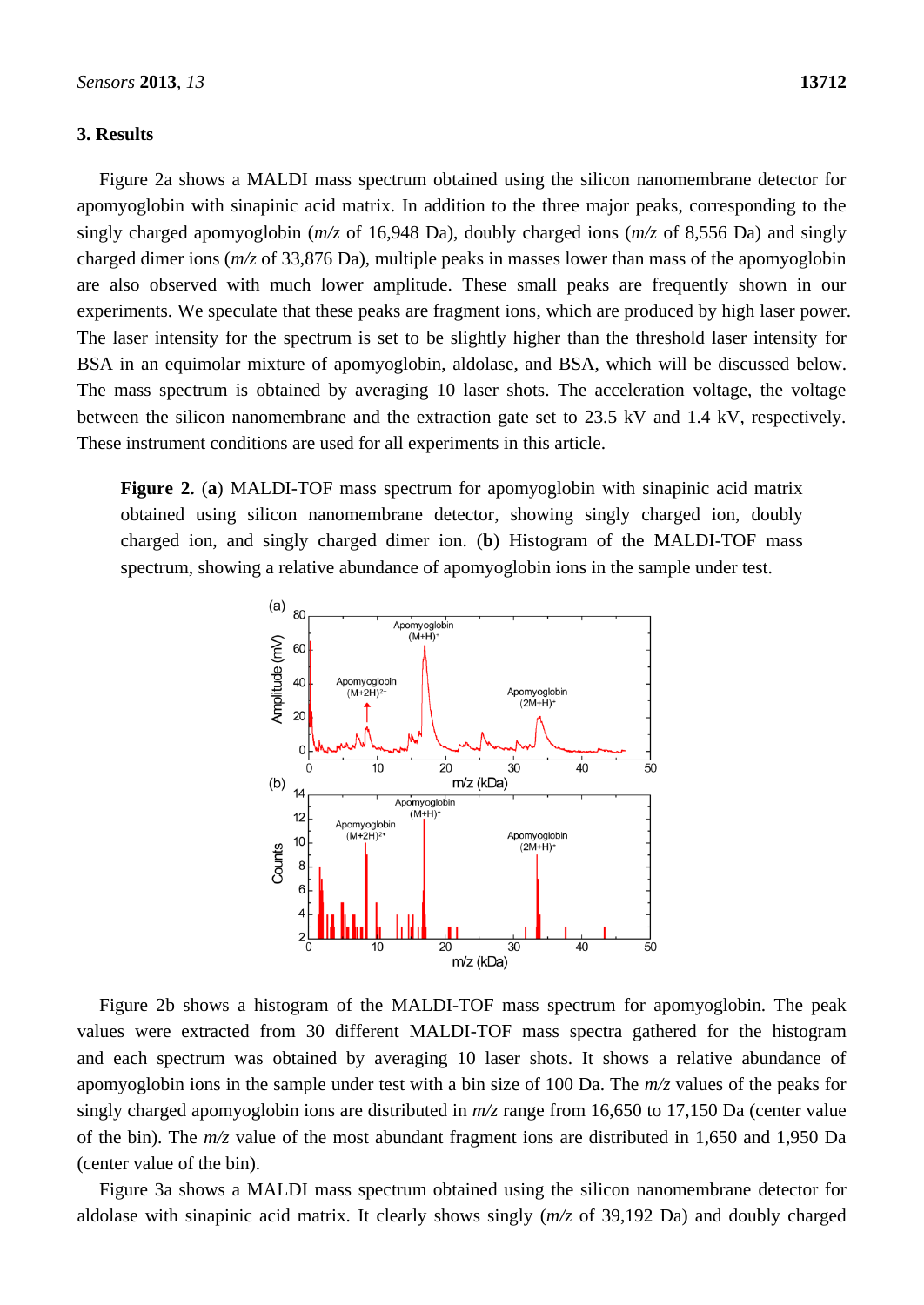aldolase ions (*m/z* of 20,122 Da) as well as fragments ions over this mass range. The histogram of the MALDI-TOF mass spectrum, Figure 3b, shows the relative abundance of the fragment ions with respect to the singly charged aldolase ions with a bin size of 100 Da. The *m/z* values of the peaks for the singly charged aldolase ions are distributed in *m/z* range from 38,950 to 39,350 Da (center value of the bin). Similar to the Figure 2, a large number of fragment ions are shown and the *m/z* values of five most abundant fragment ions are distributed in the bin of 2,550, 3,950, 4,350, 6,450, 7,450, 7,750, 18,150 and 24,350 Da (center of the bin).

**Figure 3.** (**a**) MALDI-TOF mass spectrum for aldolase with siniapinic acid matrix obtained using the silicon nanomembrane detector, showing singly and doubly charged aldolase ions, and a large number of fragment ions. (**b**) Histogram of the MALDI-TOF mass spectrum, showing a relative abundance of aldolase ions in the sample under test.



Figure 4a shows a MALDI TOF mass spectrum obtained using silicon nanomembrane for BSA with sinapinic acid matrix. The spectrum clearly shows singly charged BSA ions at *m/z* of 66,468 Da and large fragment ion peak at *m/z* of 13,493 Da. The fragment ion peak at *m/z* of 13,493 is frequently shown and is the most abundant ion in the sample under test as shown in Figure 4b, represented in histogram. The bin size of the histogram is 300 Da. The histogram shows a large number of fragment ions in the mass range below 15 kDa.

Figure 5a shows a MALDI-TOF mass spectrum using silicon nanomembrane for an equimolar protein mixture (3.3 pmol/ $\mu$ L each) of aldolse, apomyoglobin, and BSA in sinapinic acid matrix. It clearly shows singly charged apomyoglobin, aldolase, and BSA ions at *m/z* of 17,006, 39,007, and 66,165 Da, respectively. The peak at *m/z* of 14,045 Da (labeled as α) was frequently shown in the mass spectrum for BSA (Figure 4a) and the histogram for BSA (Figure 4b). The peaks at *m/z* of 23,991 Da (labeled as β) are also shown in the histogram (Figure 3b) for aldolase. The peak at *m/z* of 34,128 Da (labeled as γ) is dimer for apomyoglobin as shown in Figure 2. Figure 5b shows a histogram of the equimolar protein mixture with a bin size of 300 Da. Three most abundant ions are singly charged apomyoglobin, aldolase and doubly charged BSA with center of bin value of 16,750, 38,950, and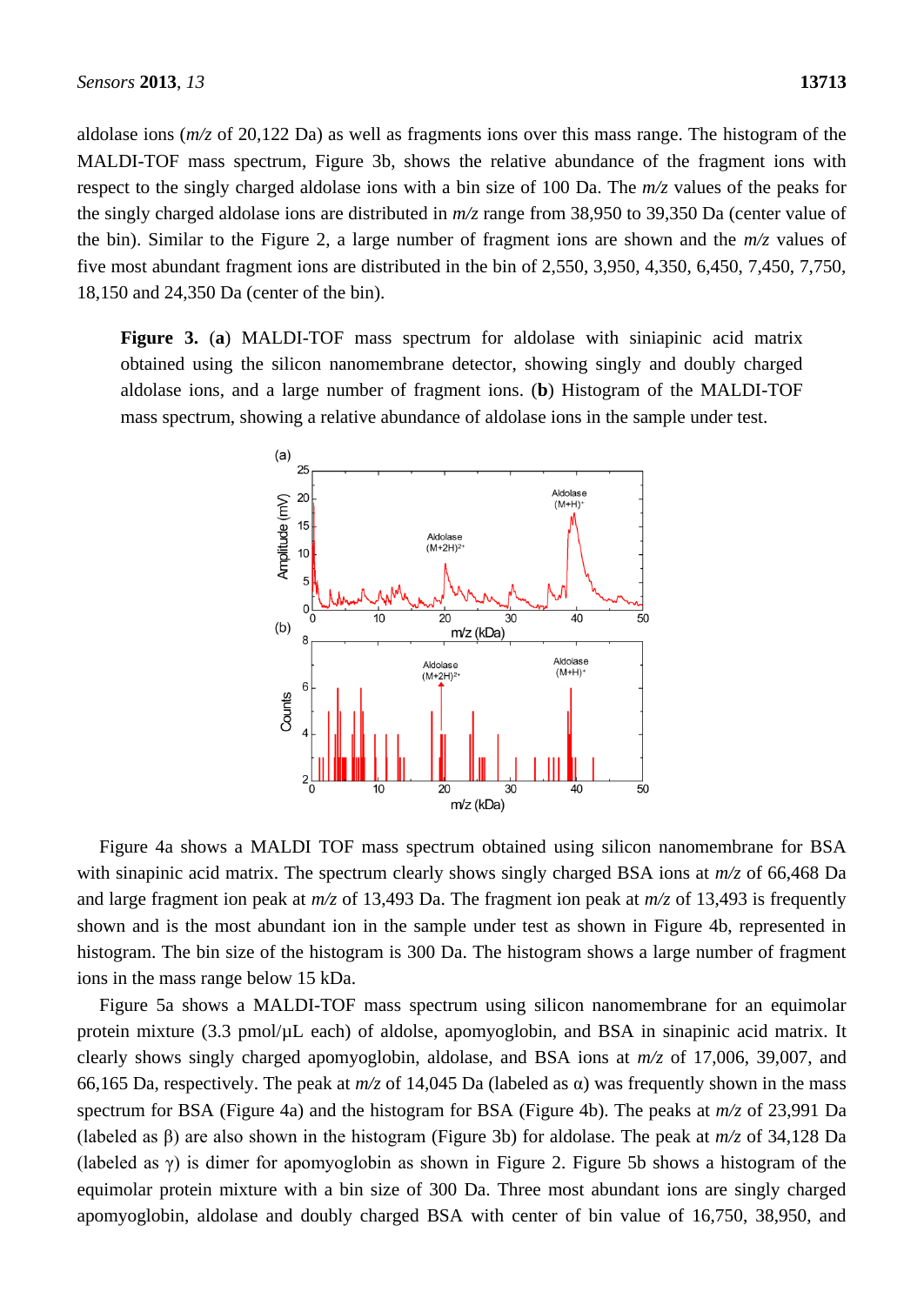33,550 Da. The counts for the singly charge BSA is much smaller than that of apomyoglobin and aldolase, indicating that BSA is desorbed less preferentially than other two proteins.

**Figure 4.** (**a**) MALDI-TOF mass spectrum for BSA with a sinapinic acid matrix obtained using silicon nanomembrane detector, clearly showing singly charged ions. (**b**) Histogram of the MALDI-TOF mass spectrum, showing a relative abundance of apomyoglobin ions in the sample under test.



**Figure 5.** (**a**) MALDI-TOF mass spectrum for an equimolar mixture of apomyoglobin, aldolase, and BSA with a sinapinic acid matrix obtained using silicon nanomembrane detector. (**b**) Histogram of the MALDI-TOF mass spectrum, showing a relative abundance of each protein in equimolar mixtures.

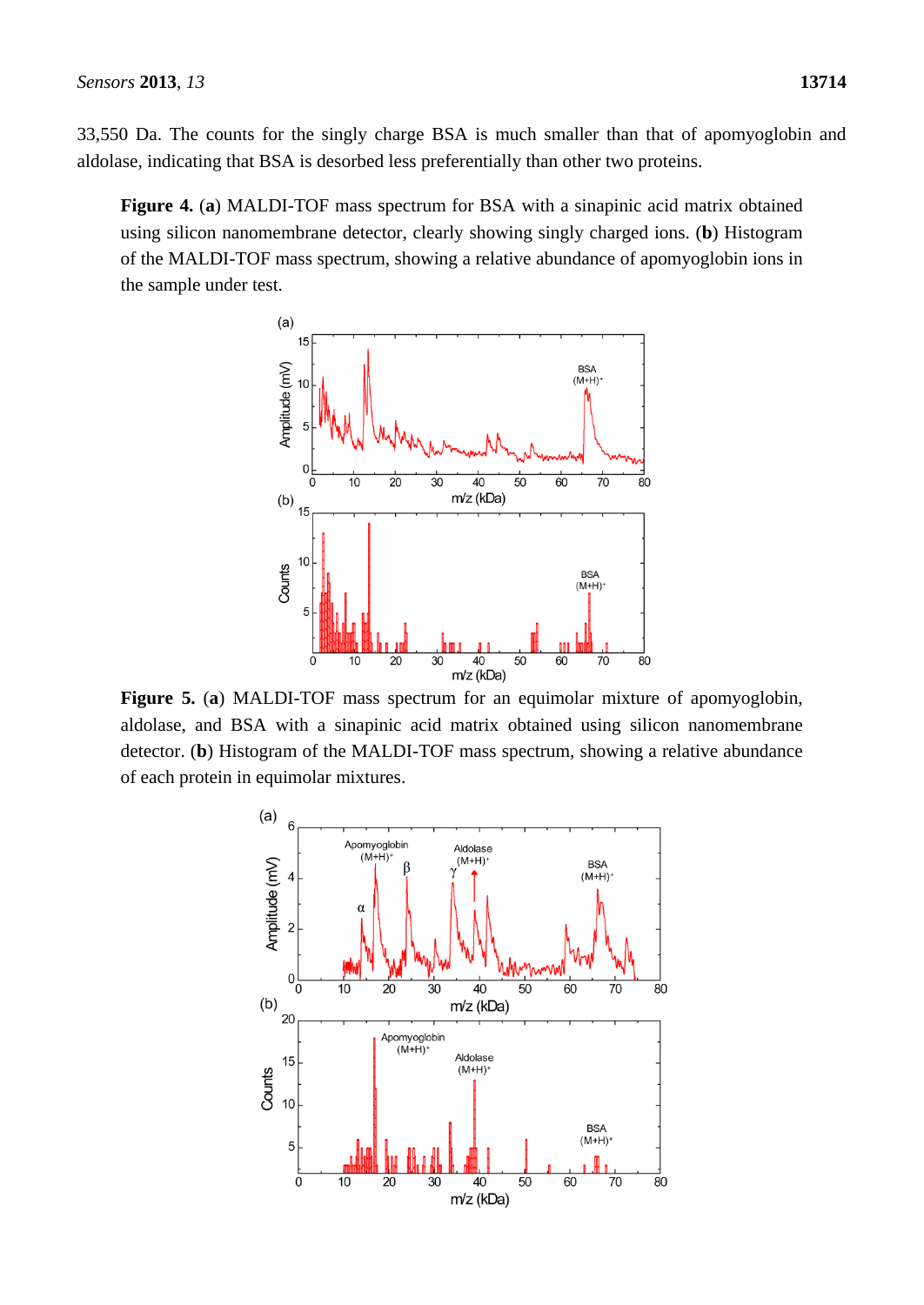# **4. Conclusions**

We have demonstrated the feasibility of MALDI-TOF mass analysis over a broad mass range of proteins and complex protein mixtures using the silicon nanomembrane detector. The detector reveals not only the intact proteins, but also a large number of fragment ions in the complex protein mixtures. Our study suggests that this operating principle of ion detection offers a huge potential for in-source-decay [16,17] analysis in MALDI-TOF mass spectrometry for large ions and complex protein mixtures. The sensitivity of the detector can be further improved by increasing the total size of the silicon nanomembrane, as the size of silicon nanomembranes in this work is about 200 times smaller than that of a typical microchannel plate (MCP) detector with 2" diameter. The scaling of the silicon nanomembranes size can be easily achieved by CMOS-compatible fabrication processes.

#### **Acknowledgments**

This work was supported in part by the Air Force Office for Scientific Research (AFOSR) within the MURI (FA9550-08-1-0337).

# **Conflicts of Interest**

RHB has a stake in Prospero Biosciences LLC, a Madison based venture, pursuing the development of detectors for mass spectrometry applications.

# **References**

- 1. Wiley, W.C.; Mclaren, I.H. Time-of-flight mass spectrometer with improved resolution. *Rev. Sci. Instrum*. **1955**, *26*, 1150–1157.
- 2. Tanaka, K.; Waki, H.; Ido, Y.; Akita, S.; Yoshida, Y.; Yoshida, T.; Matsuo, T. Protein and polymer analyses up to m/z 100,000 by laser ionization time-of-flight mass spectrometry. *Rapid Commun. Mass Spectrom*. **1988**, *2*, 151–153.
- 3. Karas, M.; Hillenkamp, F. Laser desorption ionization of proteins with molecular masses exceeding 10,000 daltons. *Anal. Chem*. **1988**, *60*, 2299–2301.
- 4. Geno, P.W. *Mass Spectrometry in the Biological Sciences: A Tutorial, Ion Detection in MS*; Kluwer Academic Publishers: Dordrecht, The Netherlands, 1992.
- 5. Chen, X.; Westphall, M.S.; Smith, L.M. Mass spectrometric analysis of DNA mixtures: Instrumental effects responsible for decreased sensitivity with increasing mass. *Anal. Chem.* **2003**, *75*, 5944–5952.
- 6. De Hoffmann, E.; Stroobant, V. *Mass Spectrometry: Principles and Applications*, 3rd ed.; John Wiley & Sons Inc.: Hoboken, NJ, USA, 2007.
- 7. Park, J.; Qin, H.; Scalf, M.; Hilger, R.T.; Westphall, M.S.; Smith, L.M.; Blick, R.H. A mechanical nanomembrane detector for time-of-flight mass spectrometry. *Nano Lett.* **2011**, *11*, 3681–3684.
- 8. Park, J.; Kim, H.; Blick, R.H. Quasi-dynamic mode of nanomembranes for time-of-flight mass spectrometry of proteins. *Nanoscale* **2012**, *2*, 2543–2548.
- 9. Park, J.; Aksamija, Z.; Shin, H.-C.; Kim, H.; Blick, R.H. Phonon-assisted field emission in silicon nanomembranes for time-of-flight mass spectrometry of proteins. *Nano Lett.* **2013**, *13*, 2698–2703.